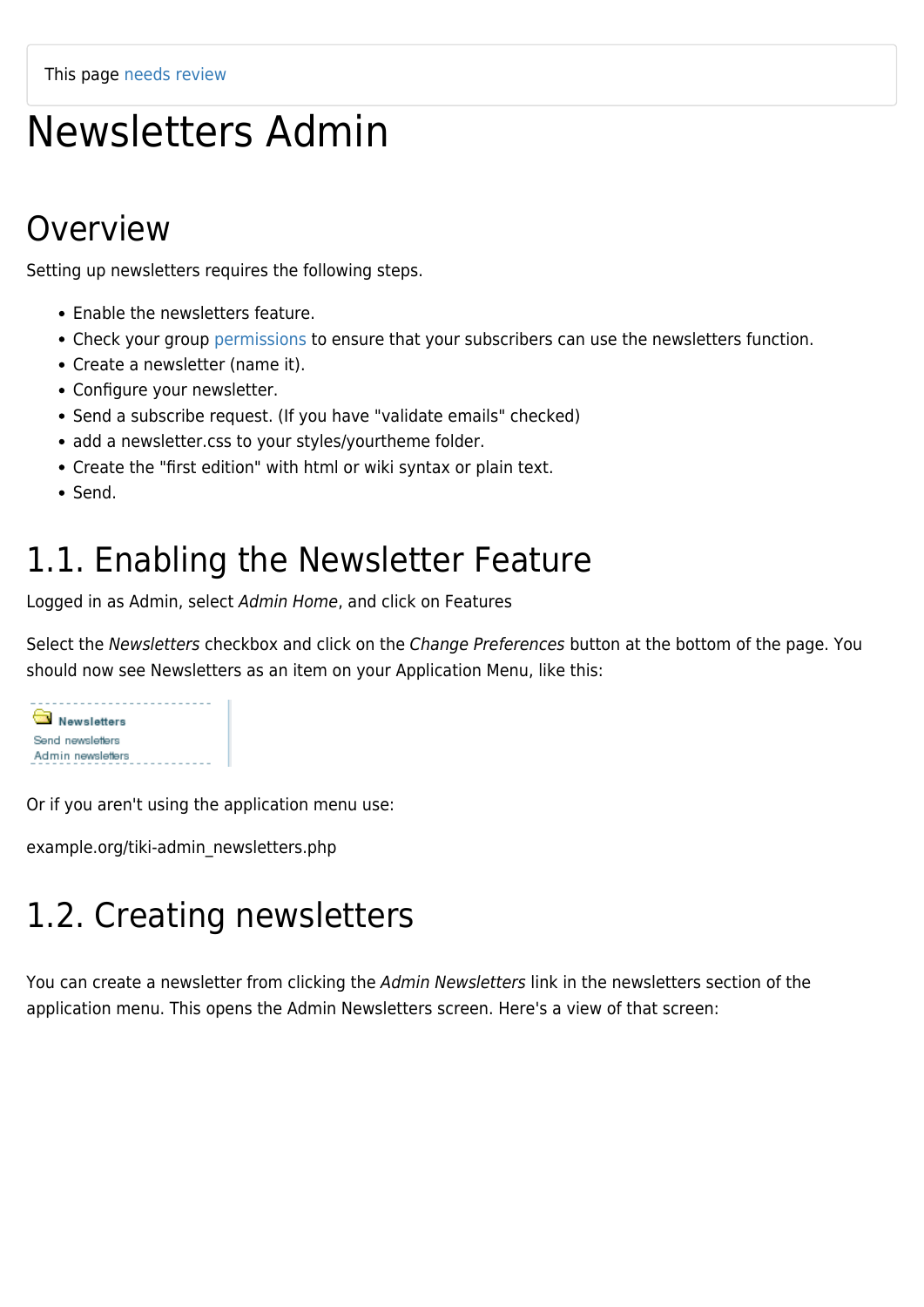| $\odot$<br><b>Admin newsletters</b><br>list newsletters<br>send newsletters |                    |                                              |                                                                   |                |       |   |   |                                                |  |           |  |
|-----------------------------------------------------------------------------|--------------------|----------------------------------------------|-------------------------------------------------------------------|----------------|-------|---|---|------------------------------------------------|--|-----------|--|
| <b>Create/edit newsletters</b>                                              |                    |                                              |                                                                   |                |       |   |   |                                                |  |           |  |
|                                                                             | Name:              |                                              |                                                                   | Coaches Corner |       |   |   |                                                |  |           |  |
|                                                                             | Description:       |                                              |                                                                   |                |       |   |   | The newsletter for DVFL coaches and assistants |  |           |  |
|                                                                             |                    | Users can subscribe/unsubscribe to this list |                                                                   |                |       |   |   |                                                |  |           |  |
|                                                                             |                    |                                              | Users can subscribe any email address                             |                |       |   |   |                                                |  |           |  |
|                                                                             |                    |                                              | Add unsubscribe instructions to each newsletter                   | ⊽              |       |   |   |                                                |  |           |  |
| Validate email addresses                                                    |                    |                                              |                                                                   |                |       |   |   |                                                |  |           |  |
| Allow customized text message<br>⊽                                          |                    |                                              |                                                                   |                |       |   |   |                                                |  |           |  |
|                                                                             | Save               |                                              |                                                                   |                |       |   |   |                                                |  |           |  |
|                                                                             | <b>Newsletters</b> |                                              |                                                                   |                |       |   |   |                                                |  |           |  |
|                                                                             | Find<br>find       |                                              |                                                                   |                |       |   |   |                                                |  |           |  |
|                                                                             | ID                 | name                                         | description                                                       |                | users |   |   | editions drafts last sent                      |  | action    |  |
|                                                                             | $\mathbb{X}$ 14    | Play On!                                     | The newsletter for the Douglas Valley Football<br><b>Referees</b> |                | 0(0)  | 0 | 0 | Mon 11 of Dec, 2006<br>[21:40]                 |  | 48 M<br>U |  |
|                                                                             | $\mathbf{x}$ 3     | <b>DVFL</b><br>News                          | Monthly newsletter for the Douglas Valley<br>Football League      |                | 2(0)  | 1 | 1 | Mon 11 of Dec, 2006<br>[20:15]                 |  | M<br>u    |  |
|                                                                             | Page: 1/1          |                                              |                                                                   |                |       |   |   |                                                |  |           |  |

The options below the Newsletter name and description control how the newsletter is distributed.

| Checkbox                                        | Effect                                                                                                                                                                       |
|-------------------------------------------------|------------------------------------------------------------------------------------------------------------------------------------------------------------------------------|
| Users can subscribe/unsubscribe to<br>this list | If this box is checked, users can subscribe and unsubscribe withour<br>admin intervention. If it's not checked, the admin controls the<br>subscriptions to this list.        |
| Users can subscribe any email<br>address        | If this box is checked, the user can use any email address for their<br>subscription. If it's not checked, the user must use the address from<br>their Tiki user record      |
| newsletter                                      | Add unsubscribe instructions to each If this box is checked, a block of text with instructions on<br>unsubscribing is included in each newsletter                            |
| Validate email addresses                        | If this box is checked, an email will be sent to each new subscriber<br>containing a special link that must be clicked to complete the<br>subscription                       |
| Allow customized text message                   | If this is checked, you will be able to add a custom block of code<br>that appears in each newsletter. This can be used for marketing<br>messages or other boilerplate text. |

## 1.3. Changing Existing Newsletters

The area below the creation section shows a list of newsletters already created. The icons on the far right allow you to change each newsletter's settings: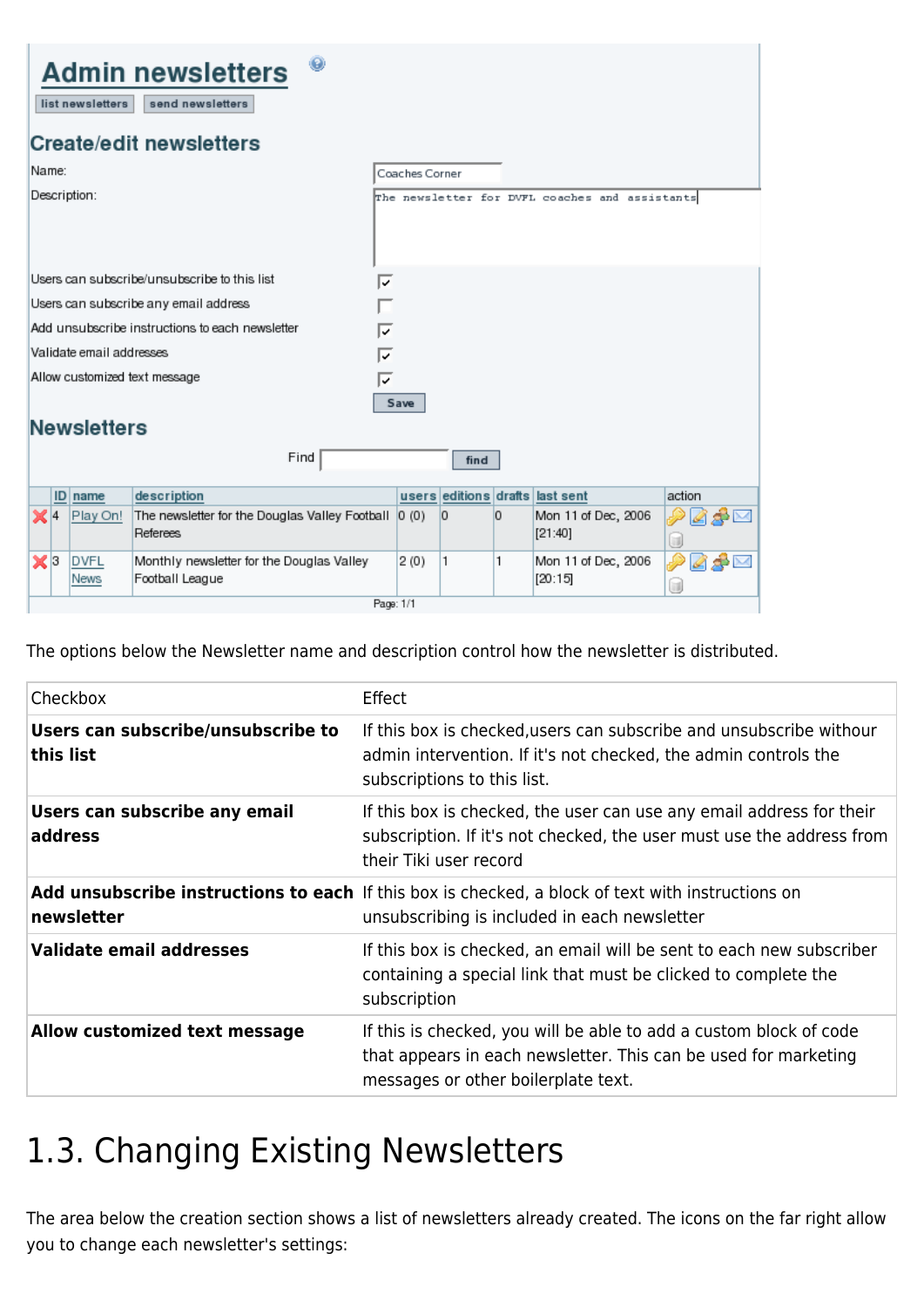|                            | Change newsletter permissions      |  |
|----------------------------|------------------------------------|--|
| Ø                          | <b>Edit Newsletter Information</b> |  |
| S.                         | Subscriptions                      |  |
| $\overline{\times}$        | Send Newsletter                    |  |
|                            | <b>Newsletter Archive</b>          |  |
| <b>X</b> Remove Newsletter |                                    |  |

You can define templates for newsletters using the content templates system and then selecting the template from the send newsletters screen.

The From name is defined by the field "Sender Email" in the admin panel.

## 1.4. Add emails to a newsletter from a list in a wiki page

You can now add emails to a [Newsletter](https://doc.tiki.org/Newsletter) from a list of emails in a Wiki page, so that the contents of that wiki page, whatever they are at the time, can be used to define emails to which an individual Newsletter Edition is sent.

That list can be manually edited (one email per line) or it can be dynamically fetched from a tracker dataset, through the [PluginTrackerList](https://doc.tiki.org/PluginTrackerList) and using [Pretty Trackers](https://doc.tiki.org/Pretty%20Trackers).

Example:

#### Page: **Recipients**

```
{trackerlist trackerId="2" fields="32:33:34" filterfield="32" filtervalue ="%"
wiki="recipients template tpl"}
```
#### Page: **recipients tpl**

```
{$f_33} {$f_34} <{$f_32}>,
```
The email tracker field (fieldId 32 in this example) needs to be set as plain text (option 0) for the newsletter to be able to fetch the email address from the page.

Then add Recipients as the "**Import emails from wiki page**" on tiki-admin\_newsletter\_subscriptions.php to add them now, or "**Use emails from wiki page**" to add the contents of the page at newsletter sending time.

## 1.5. Styling an HTML Newsletter

From Tiki 6.1 the quantity of 'styling' information embedded within an HTML formatted newsletter can be controlled by the use of a dedicated css file. If newsletter.css exists in the /styles/yourtheme/ folder, this css file is used to format the newsletter. If a style option is used then a different newsletter style can be used, reflecting the style option, by placing the different newsletter.css file in the /style/yourtheme/options/youroption/ folder.